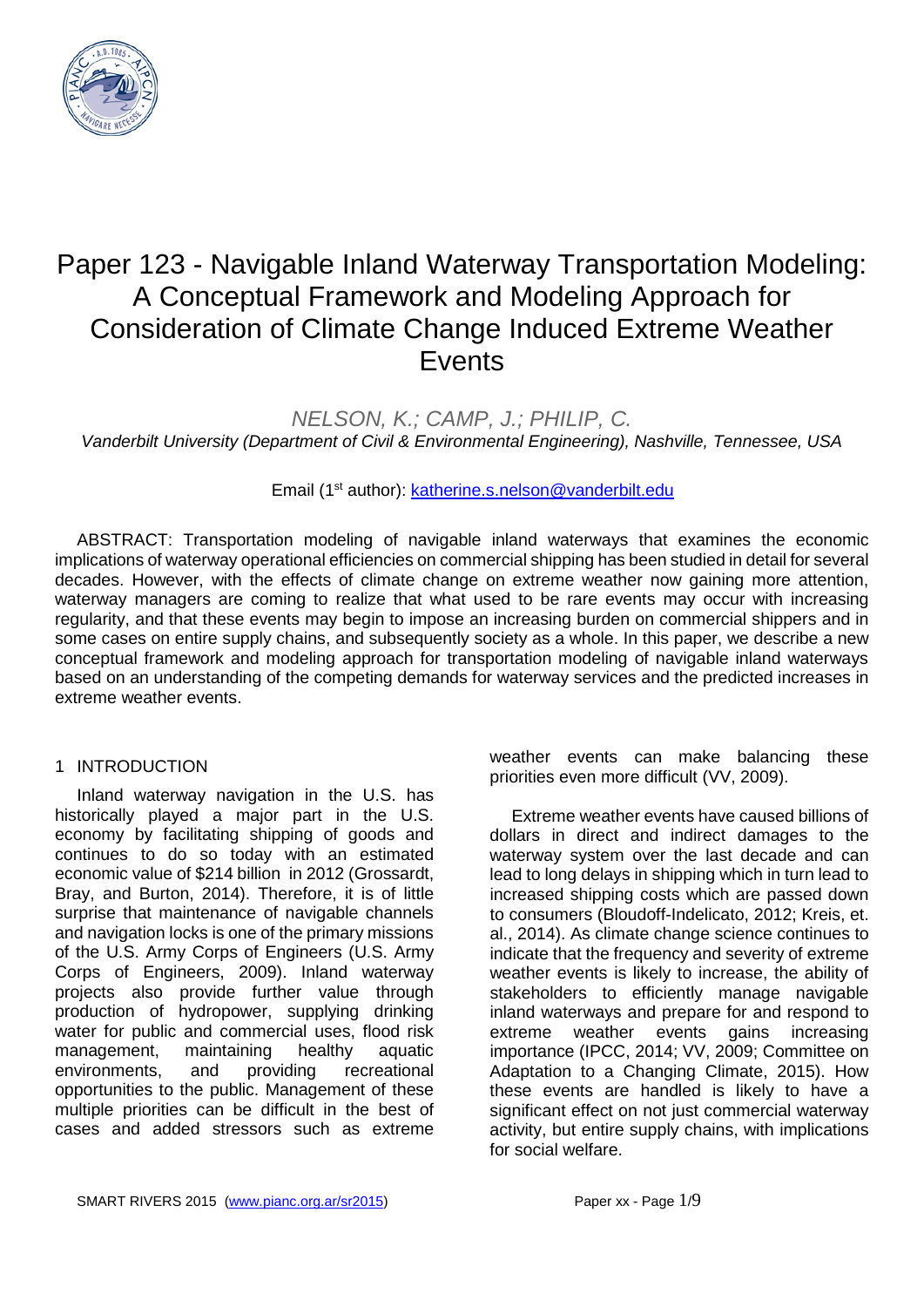

#### 2 INLAND WATERWAY TRANSPORTATION MODELS

A good deal of attention has been paid to optimization of tow travel on inland waterway navigation systems. Models that simulate lock improvements, lock congestion, lock queuing procedures, barge-tow configurations, waterway reliability, and tow speed adjustments have all been conducted using various statistical and discrete event simulation techniques (Carroll & Bronzini, 1973; Smith, Sweeney & Campbell, 2007; Smith, Sweeney & Campbell, 2009; Dai and Schonfeld, 1993). While statistical models generally involve developing mathematical relationships between factors affecting the waterway system using aggregate data or theoretical probability distributions and are applicable to the macro-scale waterway system, discrete event simulation techniques model microscopic level detailed system operations as sequences of select events in time which alter the state of the system (Kreis, et. al., 2014; Smith, Sweeney & Campbell, 2009).

One of the earliest detailed waterway transportation simulation models was developed by Carroll and Bronzini in 1973. This simulation consisted of two parts: the first (Towgen) stochastically defines the commodity shipping demand for origin-destination pairs by sampling historical data and generates estimated tow departure times at various locks in a straight-line, multi-lock system by assuming a Poisson distribution; the second (WatSim) processes the outputs of Towgen to generate a list of transactions and travel schedules which can be used to estimate transit and delay times. This model essentially simulates discrete events, such as a tow leaving a lock or a tow arriving at a lock, by sampling from theoretical probability distributions. The objective of this model was to provide a better understanding of operating characteristics of inland waterway navigation systems in order to assess the economic efficiency of improvements to the system (Carroll and Bronzini, 1973).

Building on this work, Dai and Schonfeld (1991) developed a microscopic event-scanning simulation model that explicitly considers variations in lock service times to account for the occurrence of lock stalls, a factor not included in the Towgen-Watsim model, and stochastically generated tow trips based on historical data instead of relying on an assumed probability distribution. Again, this model simulates discrete events including tow departures, tow arrivals and lock stalls, by sampling from distributions based on observed data. The objective of the model was to simulate barge traffic in order to analyze economic effects of waterway congestion and service reliability (e.g., lock stalls) in the context of possible waterway infrastructure improvements (Dai and Schonfeld, 1991).

Additional models as compiled in a 1993 *USACE Compendium on Waterway Transportation Reliability: Lock Congestion and Lock Queues* include probability models of lockage stalls (Kelejian, 1991), event-scanning models of lock interdependence (Chien & Schonfeld, 1992) and tow speed optimization (Dai, Schonfeld, and Antle, 1993), and algorithms and metamodels for optimization of project improvement scheduling, lock delays, and lock service interruptions. These studies were generally focused on consumer demand induced commercial traffic on the waterway system as it relates to lock reliability, economic effects on commercial shipping, and economic efficiency of improvements to the waterway system. The models described do not explicitly consider waterway conditions or other uses of the waterway system (except to acknowledge the presence of recreational vessels in some cases) in their analyses and simulations (Dai and Schonfeld, 1993). Nor do they consider interactions which may occur between the simulated discrete events or the autonomous decision-making behavior of waterway stakeholders.

More recently, researchers at the University of Missouri St. Louis developed discrete event simulations that can be used to evaluate the relative benefits of different navigation system improvements and policies including: various lock queuing procedures, helper boat requirements, and construction of new locks (Campbell Smith & Sweeney, 2009). Like the models described above, the primary factor in these models is waterway traffic, which is generated from observed probability distributions of traffic by month to account for seasonality. The tow arrival events produced are additionally modified to account for traffic differences by day of the week and the time of day. The model described by Smith, Sweeney,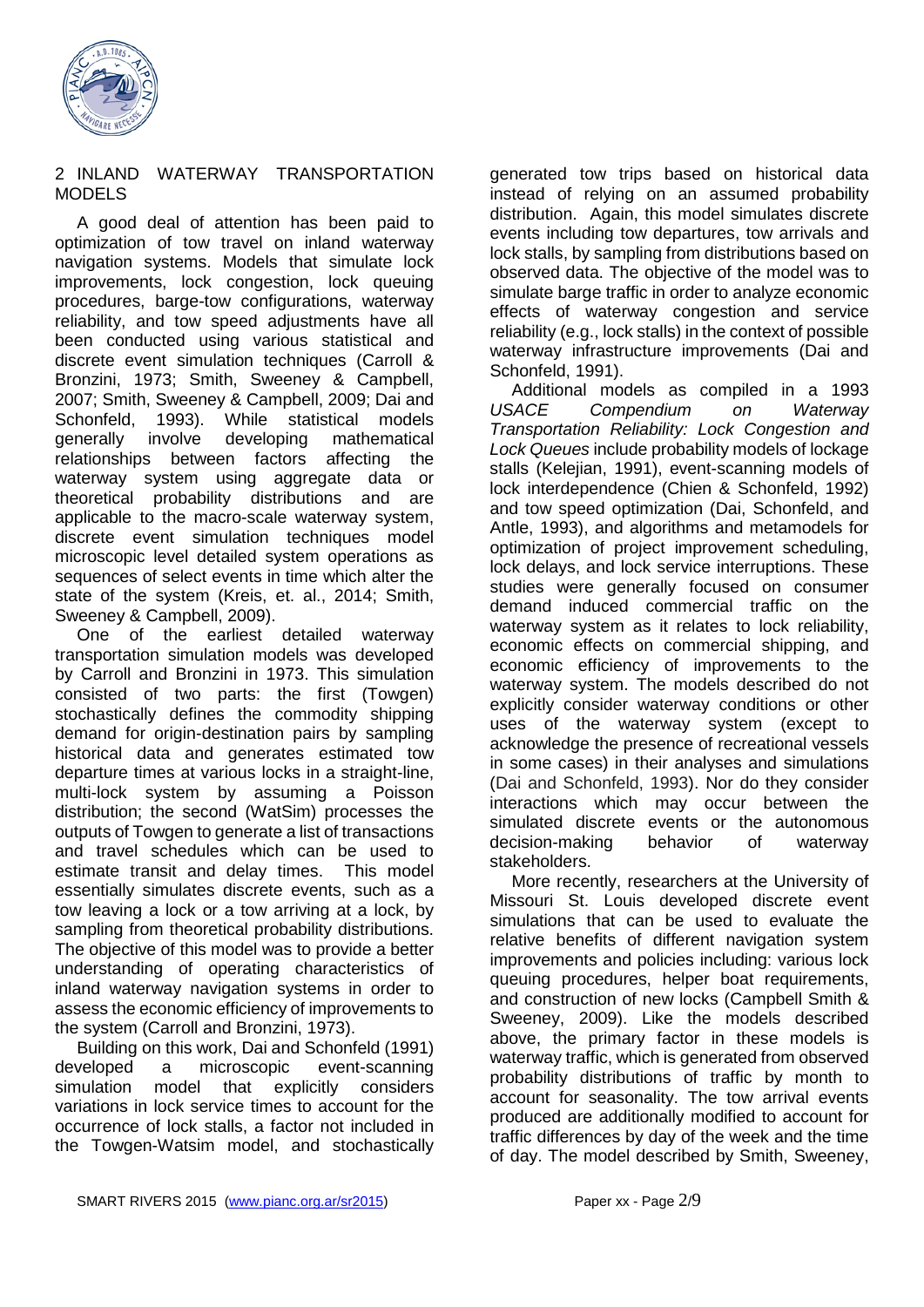

and Campbell (2009) considers the implementation of various lock queueing policies based on type of vessel (commercial or recreational) and by tow configuration (single tow, double tow, etc.). The tow configuration type is also based on probability distributions by time of day and effects the number of lockages required. In this model, decisions on what vessel or tow the lock will service first is dependent on the lock queue policy in place [e.g., First-In-First-Out (FIFO)], the lock position, and the properties and arrival times of the queued vessels/tows. While this model effectively considers the effects of waterway policies by including some complex decision-making processes in the model, and accounts for more temporal changes in traffic distributions, it does not account for decisions made based on waterway conditions, interactions that occur between the discrete events considered, and the effects of uses of the waterway system other than commercial shipping and recreational vessel movement. These missing elements may become increasingly important as climate change effects on extreme weather become more apparent.

In a 2014 report, researchers from the University of Kentucky described a predictive Inland Waterways Operational Model (IWOM) for the Ohio River that they developed using statistical analysis. They conducted linear regression analyses of historical data of variables including: river conditions, lock characteristics, and vessel characteristics in order to determine which factors significantly affect lockage times. Their final model accounted for more than two-thirds of the variance in observed lockage times for a ten year period. The relationships in the model were then used in a simulation of the system that visualizes vessel movement on a river segment in a geographical format (Kreis, et. al., 2014). While this study does explicitly consider waterway conditions that may be susceptible to climate change, its heavy use of statistical regression limits the ability of the model (and simulation) to account for complex interactions that occur due to continuous and autonomous decision-making. Additionally, reliance on historical data and statistical methods means that significant variables like river stage, which are key for decision-making in extreme weather events but for which long and accurate records may not be available, are not included in final models of the system (Kreis, et. al., 2014).

While validation of the models described above generally indicates that they do a good job of representing aggregate properties of the system they often fail to explicitly consider the effects of waterway operating conditions and decisionmaking in extreme weather scenarios. They also simplify tow interactions between locks such that tow-tow and tow-infrastructure interactions on waterway segments between locks and dams are only considered as stochastic elements in probability distributions of travel times, and they fail to consider interactions between navigation and other waterway uses. These complex interstakeholder and stakeholder-environmental interactions are expected to display greater importance in extreme weather situations and are therefore are an important element in the evaluation of climate change induced effects on the inland navigable waterway system.

The use of statistical and discrete event modeling and simulation techniques simplify the problem by removing complexity from the system (by aggregating data or reducing interactions to a set of defined key events). These simplifications reduce the computational requirements of the models and simulations and can be simpler for waterway stakeholders to utilize than more complex models. However, these approaches neglect to consider actions and interactions that can occur continuously and that may contribute to system dynamics, particularly those that relate to decisions made by waterway stakeholders during infrequently observed scenarios such as extreme weather events. As inland waterways are complex systems involving many continuous interactions between different autonomous stakeholders with different priorities (sometimes involving negotiation between parties) and reactions to environmental and infrastructural characteristics, a decisionmaking based model may help illuminate some of the complexities not captured by statistical models and discrete-event simulations.

# 3 CONCEPTUAL FRAMEWORK

#### 3.1 *Problem Statement*

In this work, we assume that system level dynamics can, and do, arise out of the myriad complex actions and interactions of individuals and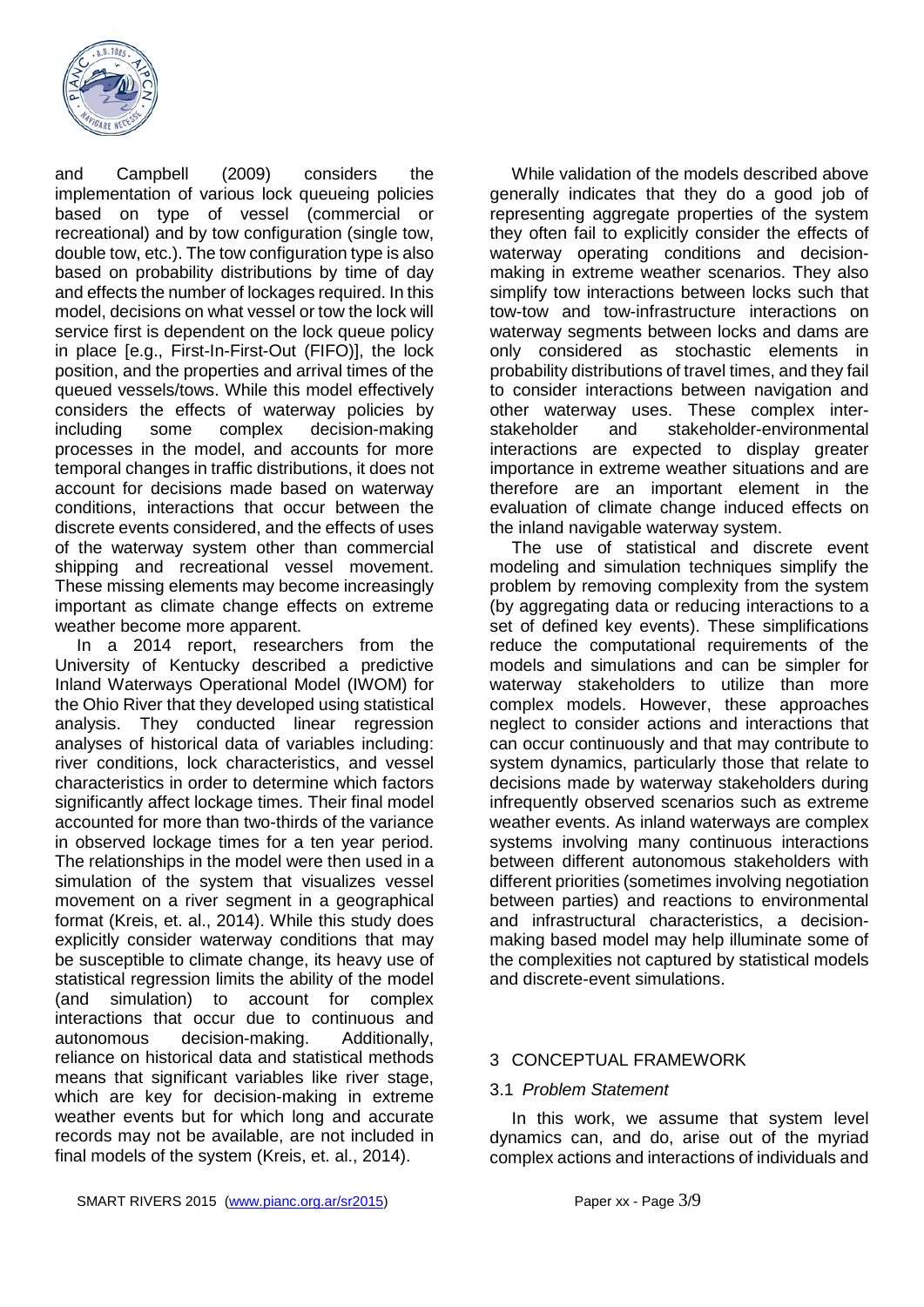

groups in response to each other and their environment. This phenomena of system level patterns coming from the-bottom-up is generally known as "emergence" (Nikolic & Ghorbani, 2011). Using this approach continuous decision-making processes become important, as are other priorities of waterway stakeholders, as these are expected to affect their behavior, particularly in the context of extreme weather events which challenge waterway operators to break out of habitual decision-making patterns and adapt to unusual conditions.

Recognizing that changing behavioral patterns during infrequent extreme weather events is difficult and that delays in adapting to extreme situations typically lead to undesirable results, the Towing industry, U.S. Army Corps of Engineers (USACE), and U.S. Coast Guard (CG) developed sets of guidelines for the navigable inland waterways (U.S. Coast Guard Sector Ohio Valley, 2014). Called Waterways Action Plans (WAPs) these guidelines contain information such as recommended actions (for various river stage or flow trigger points) to assist waterway operators, including tow operators, lock masters, and CG officers, in their decision-making during extreme weather events such as flooding, high flow conditions, ice jams, and drought (U.S. Coast Guard Sector Ohio Valley, 2014). The trigger points in these WAPs do not exist in isolation, but are dependent not only on weather conditions but also on dam operations on the waterway system. USACE dam projects are typically operated in accordance with Water Control Manuals that provide stage, flow, and storage trigger points that address the ability of the projects to meet the demands of several competing water uses including: hydropower production, flood prevention, water supply, navigation, and environmental water quality (Sverdrup Corporation, 1990).

The WAPs are expected to be utilized with greater frequency given the increased frequency and severity of extreme weather events expected to due to climate change. The creation and implementation of the WAPs was a positive step towards addressing waterway management in extreme weather scenarios, however, due to the infrequent nature of the extreme weather events which activate WAP rules and recommendations the value of the WAPs is difficult to assess through

observation of the actual waterway system. Additionally, the flexibility contained within the WAPS, which allows for stakeholders to negotiate, utilize their independent decision-making skills and experiential knowledge, and adapt to unforeseen scenarios, limits the ability of many modeling techniques to test the WAPs in virtual environments. In order to understand how the WAPs effect waterway operation in the context of a changing climate and increasing extreme weather events a clear understanding of the decision-making behaviors of various waterway stakeholders under extreme weather conditions is needed. Understanding how decisions are made during extreme weather events from within a WAP framework, what those decisions are, and the consequences of said behaviors, provides a first step toward identifying efficiencies and inefficiencies in waterway operations that may become increasingly important in a changing climate.

# *3.2 Working Hypothesis*

We posit that navigable inland waterway management decisions made in the context of extreme weather events have a significant effect on waterway operational efficiencies and outcomes. The actions and interactions of many individual stakeholders resulting from these continuous decision-making processes are expected to result in emergent system level properties that cannot be fully explained by system-scale models based on aggregated data or by micro-scale models of discrete events. We suggest that these management decisions may be modeled for individual agents (stakeholders) working within the physical system and influenced by boundary conditions and recommended actions in operational guidance documents that relate to extreme weather induced river conditions (e.g., Waterways Action Plans, Water Control Manuals), and that when these modeled individuals are allowed to interact with each other within an "inland waterway-like" virtual environment a realistic approximation of the system response to extreme weather scenarios can be simulated.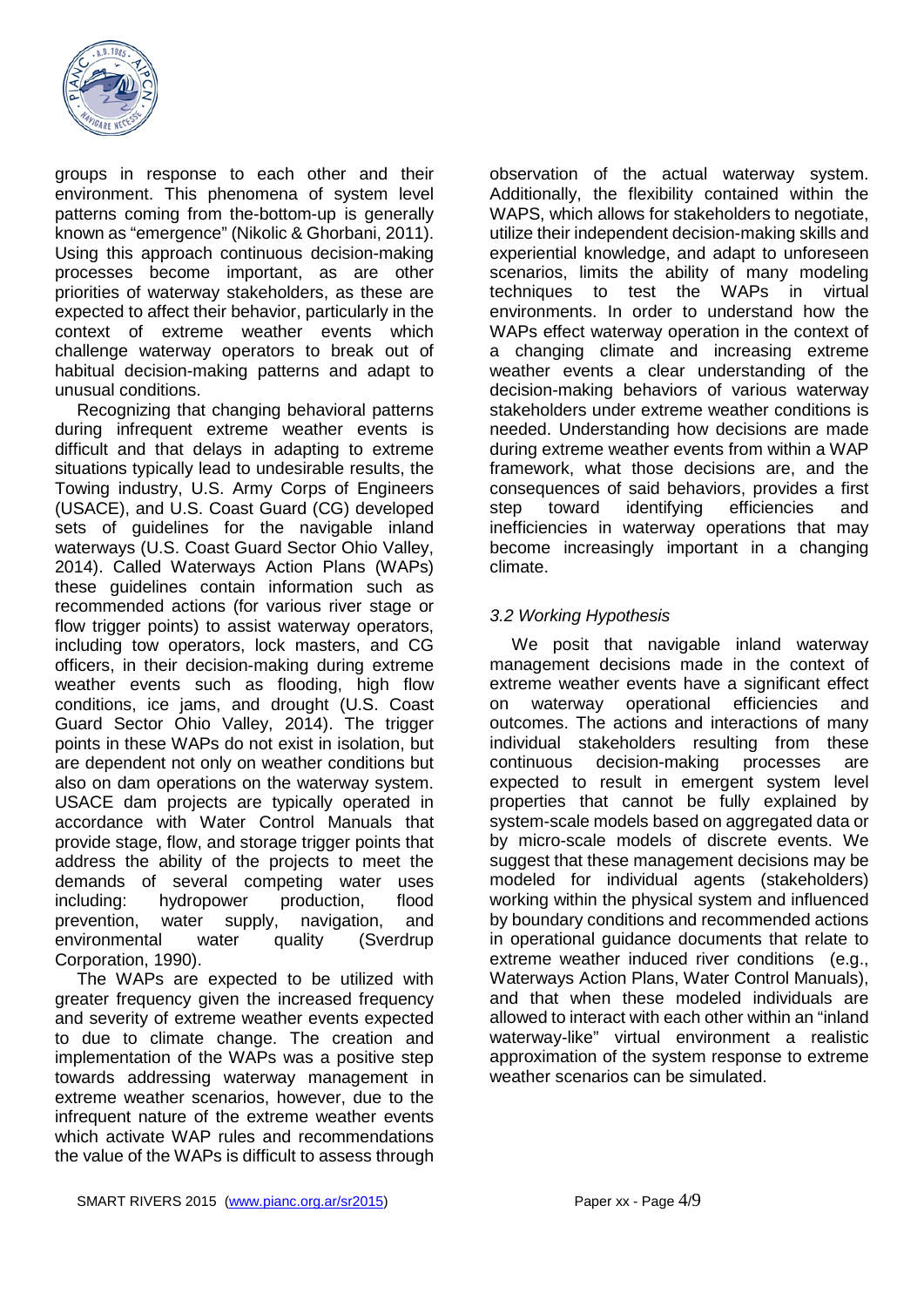

## *3.3 Objective*

Our objective is to create a navigable inland waterway simulation that accounts for continuous decision-making processes for individuals and groups managing the waterways and operating on the waterways. The model should serve as a thought-support tool that allows stakeholders to think through situations for which hands-on experience is not an option (e.g., extreme flooding events) via a participatory interface, a tool to support discussions between various stakeholders, and a way for both participants (stakeholders) and observers (researchers) to learn about the waterway system (Barreteau, 2003). In order to meet our objectives, the model should take into account different agent interactions with the environment, agent interactions with other agents of the same type, and interactions between agents of different types, and should be capable of continuous modeling of the entire system at time intervals capable of capturing agents' ability to anticipate and react to situations (see Figure 1) (El hadouaj, Drogoul, and Espié, 2001). As one of the goals of the model is to serve as tool for modeling stakeholder reactions to unusual scenarios, the model should be capable of visualizing, in a simplified form, tow movements on a waterway segment and river conditions, in order to facilitate participatory interactions with actual waterway stakeholders.

## 4 METHODOLOGICAL APPROACH

In order to meet our objectives, a modeling approach that is different from those described above, is necessary. Agent based modeling is a form of modeling that utilizes a micro-scale decision making approach. In agent based models the stakeholders, or agents, are modeled as individuals that follow specified behavioral patterns of action and interaction. Multiple agents are placed within the modeling system and the interaction of these agents with the model environment and with each other over time creates emergent system patterns (Nikolic & Ghorbani, 2011). This approach uses a micro-scale model of the most basic building blocks of the system model, agents, which are characterized by their reactions to environmental stimuli and interactions with other agents (Nikolic & Ghorbani, 2011). An assumed behavioral model for each agent type is created and agents are then allowed to interact with each other and their environment to form system patterns. Agent based modeling reduces complexity by eliminating the need to have a complete understanding of all the system level interactions, feedback loops, lags, and other relationships between system variables that are present in complex human-natural systems (An, 2012; Nikolic & Ghorbani, 2011). The complexity of the system model then depends upon the degree of complexity programmed into agents' behavioral models. One advantage of this approach is that it is possible to then understand the relative



Figure 1: Agent and environmental variable interaction diagram (simplified).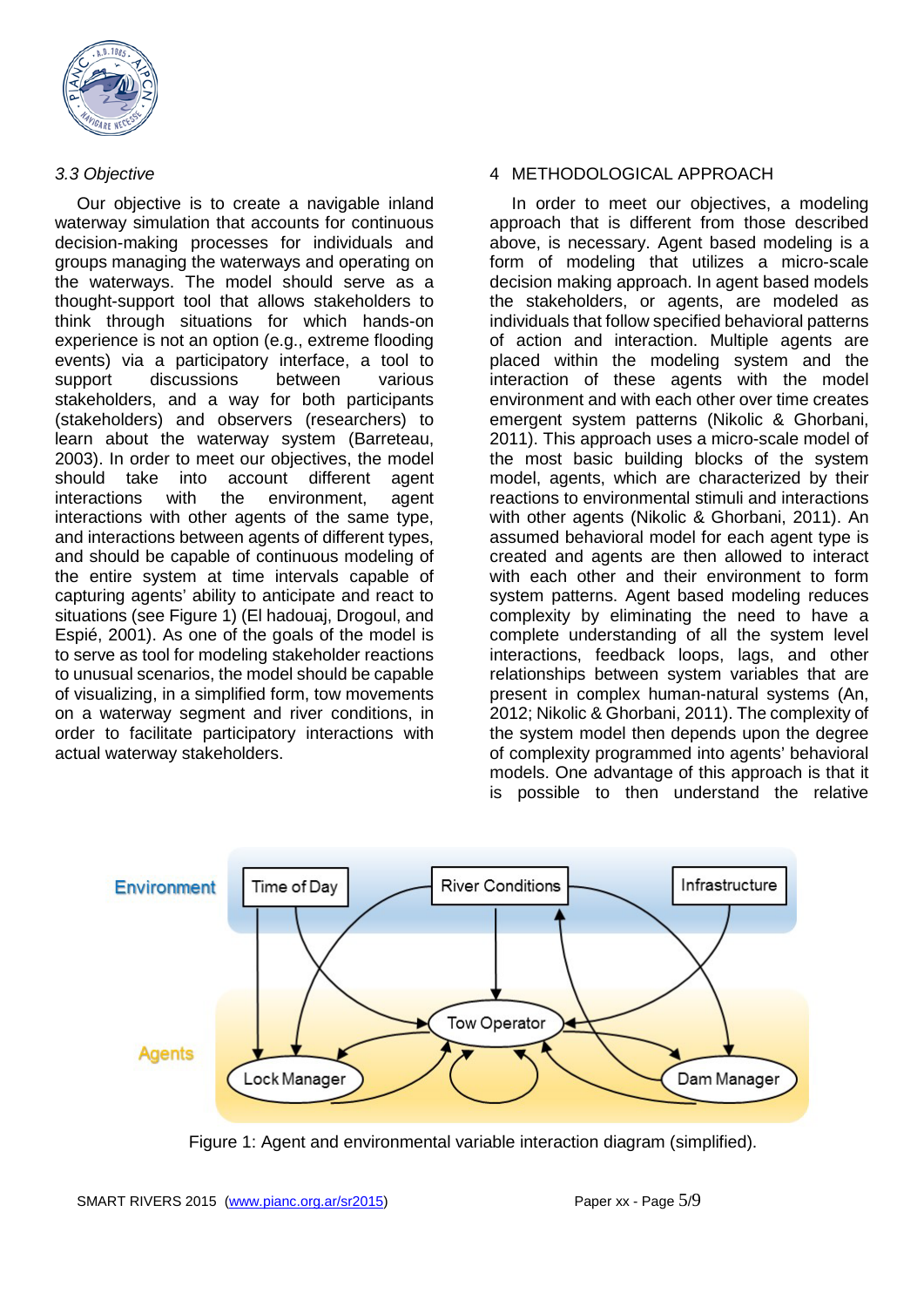

importance in certain types of behaviors or decisions by simply turning off those relationships in the agent model (Nikolic & Ghorbani, 2011).

This modeling approach is also useful for conducting participatory simulations in which actual stakeholders (or general members of the public) can interact with the model via a graphical user interface that allows for behaviors (that would typically be hard programmed in the model) to be modified by the participant to reflect their individual perspective (Guyot & Honiden, 2006).

#### 5 MODEL DEVELOPMENT

To test our working hypothesis, we are developing a multi-agent based model using boundary conditions and basic actions in the WAP and Water Control Manuals for the Cumberland River System as a starting point. The Cumberland River is a major tributary of the Ohio River located in the Southern United States (see Figure 2). The river has over 300 miles of navigable waterway and

4 navigation locks which are operated by the USACE (Sverdrup Corporation, 1990). Over 20 million tons of commodities were shipped on the Cumberland River in 2004, with the top commodities being coal and crude materials such as sand and gravel (Hanson Professional Services, 2007). The Cumberland River basin, which includes the Cumberland River and several tributaries, is also home to nine hydropower plants as well as several flood control projects (Nashville District, 2015; Sverdrup Corporation, 1990).

The region does not experience many ice jams, but has experienced both extreme high water and extreme low water events in the past 10 years. The Cumberland River system provides an ideal case study due to the relative simplicity of the layout of the main stem and the availability of extreme high water and extreme low water scenario data. Additionally, the system includes other major waterway uses such as hydropower and flood control that interact with navigation priorities (Sverdrup Corporation, 1990).



Figure 2: Schematic of the Cumberland River system (Exhibit 2-1 from the 2007 Tennessee Waterway Assessment Study prepared for the Nashville District of the U.S. Army Corps of Engineers and the Tennessee Department of Transportation by Hanson Professional Services, Inc.).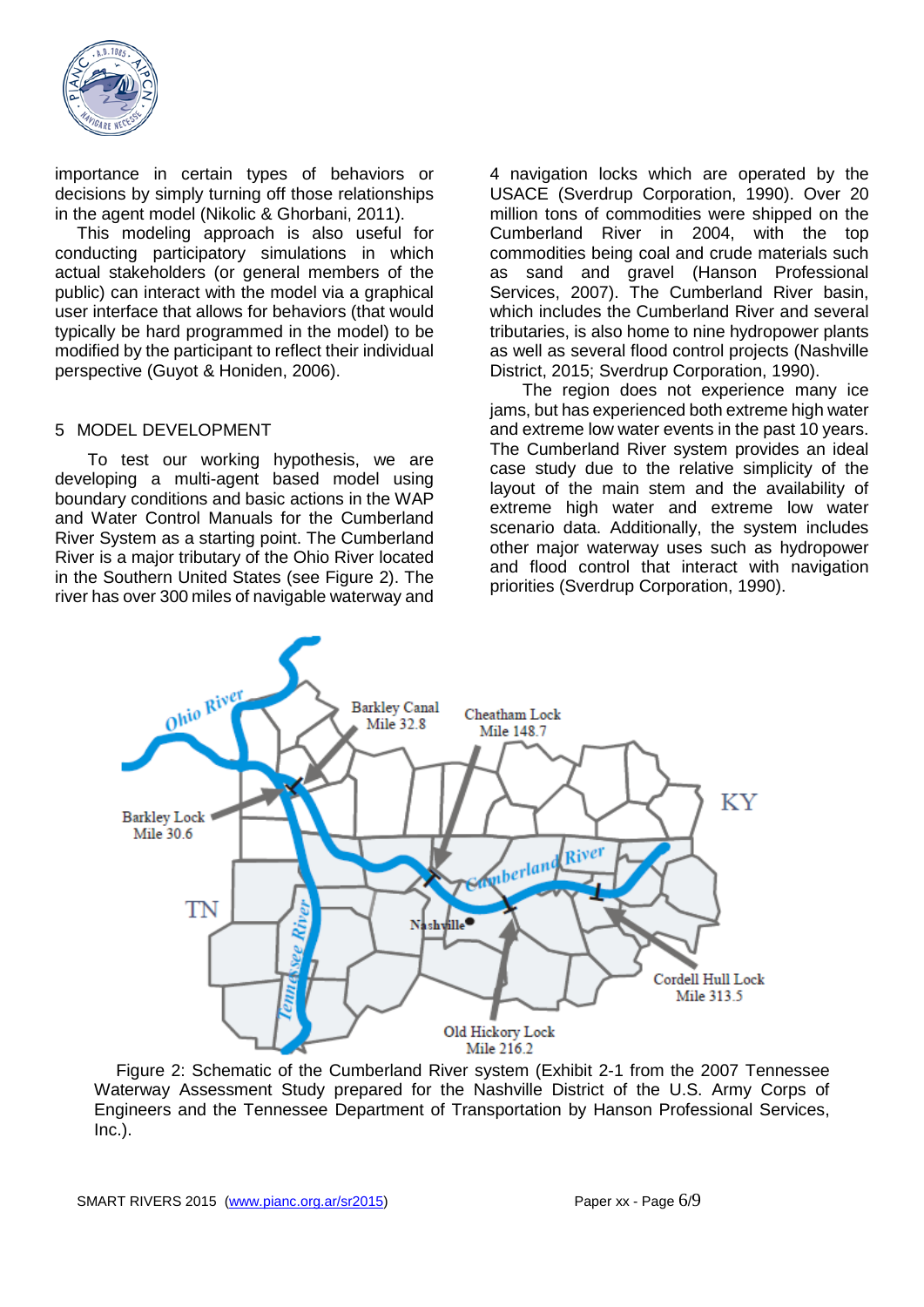

By using a case study river system and framing our model around the WAP for the system we can test the effects of the WAP by comparing simulated behavior to observed behaviors. A positive control of complete conformity to WAP recommendations can be tested by creating a set of hard rules that will be followed using the basic actions and boundary conditions in the WAP. A negative control (i.e. absence of extreme weather specific decision making) can be implemented by removing all boundary conditions and basic actions from the WAP and leave only basic physical operation parameters. These control scenarios can be tested against observed reality and against a range of operational parameter (tow speed, vessel passing allowances, etc.) configurations (see Table 1 for more details on possible behaviors).

To achieve more realism in the model, we will use participatory simulation methods to create experimentally derived decision-making models for individual agents working within the physical system under the influence of the WAPs (as guidance instead of hard rules). This will be accomplished by creating a control interface for variables subject to change under the basic actions in the WAP and the Water Control Manuals that can be manipulated by participants, and conducting a participatory simulation with representatives of the various system agents. Records of participant decisions can be used to create models of agent decision-making behavior that can be used to modify the basic actions taken in the WAPs at boundary conditions.

Table 1: Descriptions of system agents, inter-agent and agent-environment interactions, and possible actions.

| Agent                                                                                                                                                                                                                                         | React to/ Interacts with                                                                                                                           | Possible Actions (intended and<br>unintended) |
|-----------------------------------------------------------------------------------------------------------------------------------------------------------------------------------------------------------------------------------------------|----------------------------------------------------------------------------------------------------------------------------------------------------|-----------------------------------------------|
| Tow Operators: Responsible for<br>moving barge freight on the<br>waterway, traverse the waterway<br>segments, make navigation<br>decisions (some individually and<br>some through negotiation)<br>regarding physical movements of<br>the tows | Time of Day +                                                                                                                                      | Adjust Speed Up or Down *                     |
|                                                                                                                                                                                                                                               | Other Tows +                                                                                                                                       | Stop/Wait *                                   |
|                                                                                                                                                                                                                                               | Infrastructure + (stationary, but not                                                                                                              | Pass <sup>*</sup>                             |
|                                                                                                                                                                                                                                               | necessarily permanent, Bridges,<br>Locks & Dams, and restricted<br>traffic zones)                                                                  | Casualty                                      |
|                                                                                                                                                                                                                                               | River Conditions + (physical<br>constraints such as width, depth<br>and length and weather related<br>flow, stage, and dissolved oxygen<br>levels) |                                               |
| Lock Manager: Responsible for<br>operating the lock for passage of<br>vessels from one waterway<br>segment to the next, stationary,<br>make decisions (individual and<br>sometimes negotiated) on lockage<br>availability and requirements    | Time of Day +                                                                                                                                      | Lock Closure *                                |
|                                                                                                                                                                                                                                               | <b>River Conditions +</b>                                                                                                                          | Restrict Lockage *                            |
|                                                                                                                                                                                                                                               | Tows                                                                                                                                               | Set Lockage Time                              |
| Dam Manager: Responsible for                                                                                                                                                                                                                  | <b>River Conditions -</b>                                                                                                                          | Adjust Outflow *                              |
| maintaining flows and project water<br>levels, stationary, make decisions<br>(mostly individual and rarely<br>negotiated) on dam flow releases                                                                                                | <b>Tows</b>                                                                                                                                        | <b>Alter Project Stage</b>                    |

+ Action levels associated with these are defined in the Waterways Action Plans

- Action levels associated with this are defined in the Water Control Manuals

\* These actions can be manipulated in the participatory simulation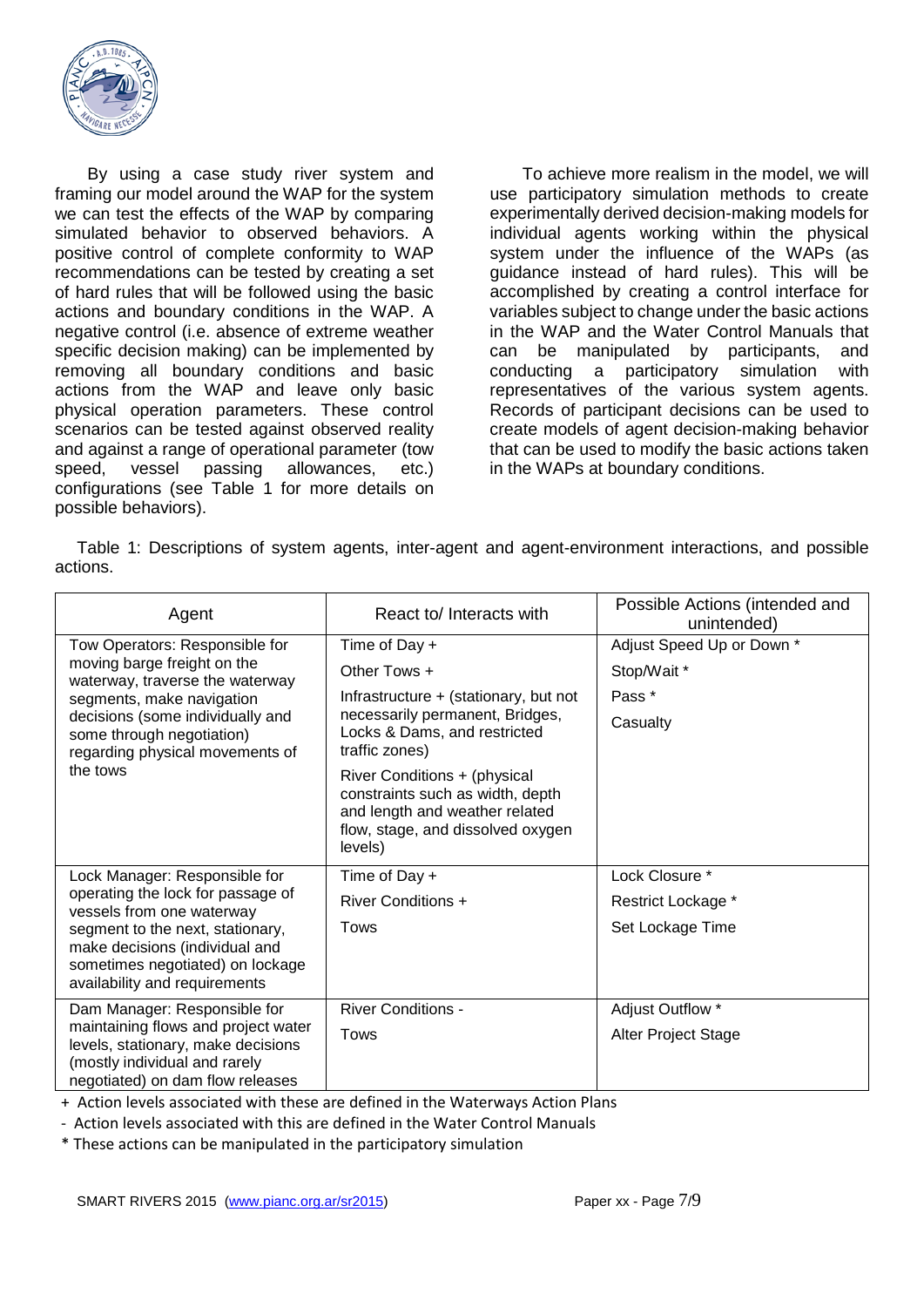

This approach will allow us to simulate activity on the waterway system for extreme weather scenarios and estimate the extent to which extreme weather events hamper activity on the waterway system, the extent to which the WAPs address and minimize the effects of extreme weather on waterway operation, and the extent to which individual agent decisions during extreme weather events influence the efficiency and inefficiency of waterway operations.

## 6 CONCLUSION

While much work has been conducted on understanding navigable inland waterway dynamics and produced valuable models and simulations, very little is known about how increased frequency and severity of extreme weather events may affect the efficiency of inland waterway operations. The complex dynamics of multiple stakeholder decision-making and negotiation during extreme weather events and the infrequent nature of extreme weather events mean that any understanding of these scenarios using more standard statistical and discrete event models is likely to be heavily limited. By using a different methodological approach, agent-based modeling, to represent decision-making behaviors of individuals and framing our navigable inland waterway model using Waterways Action Plans and Water Control Manuals an explicitly extreme weather-centric, multi-use waterway approach becomes possible.

The model under development will not only serve as a tool for assessing the utility of WAPs, identifying inefficiencies in waterway operations, and supporting thought-experiments for extreme weather scenarios, but may also allow for assessment of commercial shipping related economic impacts of extreme weather scenarios. If one imagines the waterway system as one piece of a broader, multi-modal, economic system the results of this model can serve as a starting point for estimating supply chain impacts of extreme weather scenarios that affect waterway navigation.

# **REFERENCES**

An, Li 2012. Modeling human decisions in coupled human and natural systems: Review of agent-based models, *Ecological Modelling*, 229, 25–36

Barreteau, O. 2003. The joint use of role-playing games and models regarding negotiation processes: characterization of associations. *Journal of Artificial Societies and Social Simulation*, vol. 6, no. 2

Bloudoff-Indelicato, M. 2012, July 27. TRANSPORTATION: Drought hurts shipping industry, raises prices, *Environment & Energy Publishing*, Retrieved July 14, 2015, from http://www.eenews.net/stories/1059967948

Campbell, J. F., Smith, L. D., & Sweeney, D. C. 2009. A Robust Strategy for Managing Congestion at Locks on the Upper Mississippi River, *Proceedings of the 42nd Hawaii International Conference on System Sciences 2009*, pp. 1–10

Carroll, J. L., & Bronzini, M. S. 1973. Waterway transportation simulation models: Development and application, *Water Resources Research*, 9(1), 51-63

Chien, S. I., & Schonfeld, P. M. 1992. Effects of Lock Interdependence on Tow Delays, *AD-A271 647*, 21

Committee on Adaptation to a Changing Climate 2015. Adapting Infrastructure and Civil Engineering Practice to a Changing Climate (J. R. Olsen, Ed.), Reston, VA, *American Society of Civil Engineers*, **Retrieved https://numbers.** http://ascelibrary.org/doi/book/10.1061/97807844 79193

Dai, M. D., & Schonfeld, P. 1991. Simulation of waterway transportation reliability, *Transportation Research Record No. 1313, Freight Transportation: Truck, Rail, Water, and Hazardous Materials*, p. 98-105

Dai, M. D., & Schonfeld, P. 1993. Compendium on Waterway Transportation Reliability: Lock Congestion and Lock Queues (No. IWR-93-R-9), *Army Engineer Institute for Water Resources*, Alexandria, VA

Dai, M. D., Schonfeld, P., & Antle, G. A. 1993. Effects of Lock Congestion and Reliability on Optimal Waterway Travel Times, *Transportation Research Record*, Paper No. 930596

El hadouaj, S., Drogoul, A., and Espié, S. 2001. How to Combine Reactivity and Anticipation: The Case of Conflicts Resolution in a Simulated Road Traffic, *Multi-agent-based simulation: second international workshop, MABS 2000, Boston, MA,*